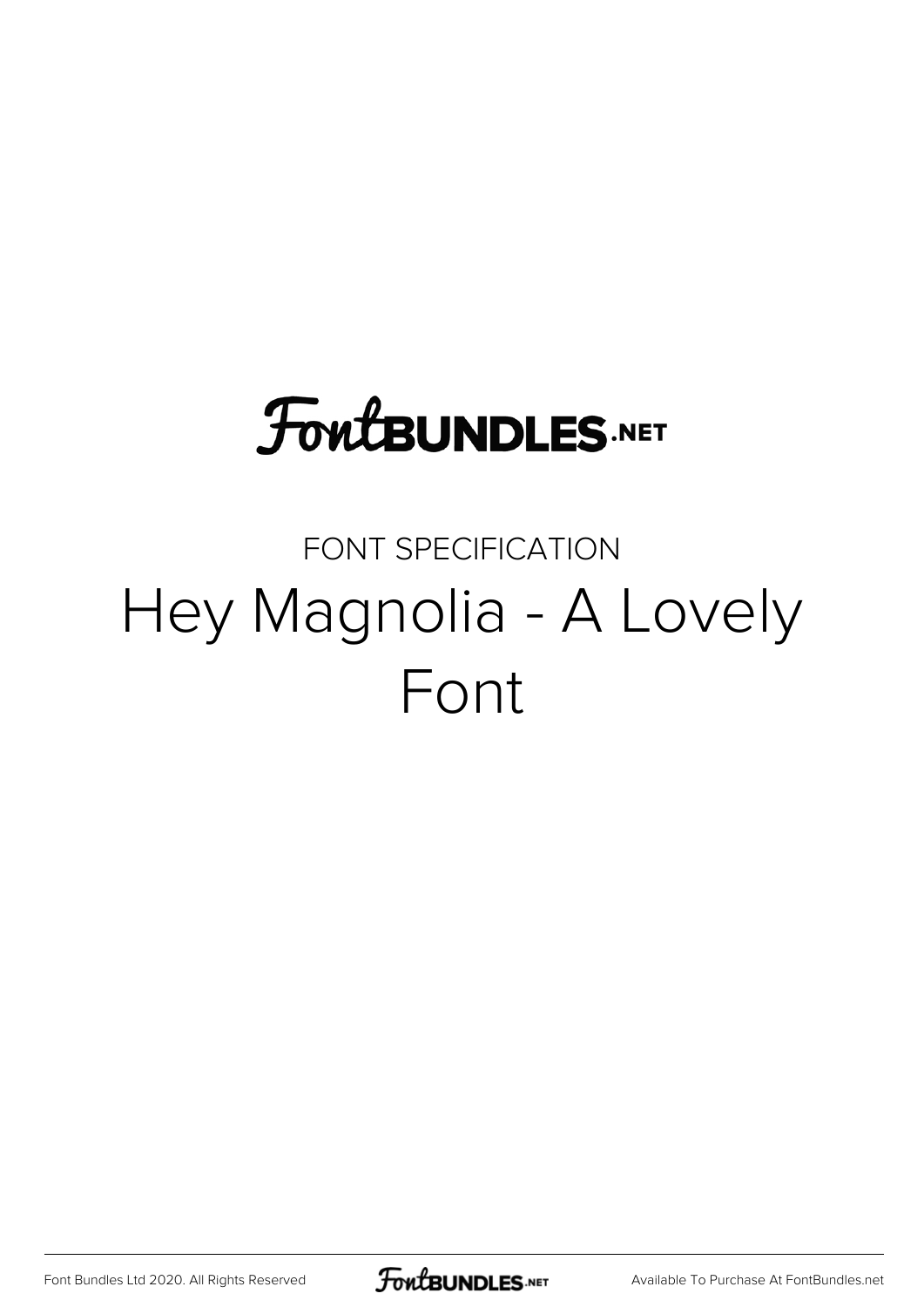## Hey Magnolia - Regular

**Uppercase Characters** 

ABCDEFGHIJKL  $\chi$   $\mathcal{U}$   $\mathcal{Y}$ 

Lowercase Characters

 $a$  b  $c$  d e f g h i j k l m n e p g r s t u v  $wxyz$ 

Numbers

## 0123456789

**Punctuation and Symbols** 

$$
1 + 8 \% \frac{1}{2} \cdot \frac{1}{2} \cdot \frac{1}{2} \cdot \frac{1}{2} \cdot \frac{1}{2} \cdot \frac{1}{2} \cdot \frac{1}{2} \cdot \frac{1}{2} \cdot \frac{1}{2} \cdot \frac{1}{2} \cdot \frac{1}{2} \cdot \frac{1}{2} \cdot \frac{1}{2} \cdot \frac{1}{2} \cdot \frac{1}{2} \cdot \frac{1}{2} \cdot \frac{1}{2} \cdot \frac{1}{2} \cdot \frac{1}{2} \cdot \frac{1}{2} \cdot \frac{1}{2} \cdot \frac{1}{2} \cdot \frac{1}{2} \cdot \frac{1}{2} \cdot \frac{1}{2} \cdot \frac{1}{2} \cdot \frac{1}{2} \cdot \frac{1}{2} \cdot \frac{1}{2} \cdot \frac{1}{2} \cdot \frac{1}{2} \cdot \frac{1}{2} \cdot \frac{1}{2} \cdot \frac{1}{2} \cdot \frac{1}{2} \cdot \frac{1}{2} \cdot \frac{1}{2} \cdot \frac{1}{2} \cdot \frac{1}{2} \cdot \frac{1}{2} \cdot \frac{1}{2} \cdot \frac{1}{2} \cdot \frac{1}{2} \cdot \frac{1}{2} \cdot \frac{1}{2} \cdot \frac{1}{2} \cdot \frac{1}{2} \cdot \frac{1}{2} \cdot \frac{1}{2} \cdot \frac{1}{2} \cdot \frac{1}{2} \cdot \frac{1}{2} \cdot \frac{1}{2} \cdot \frac{1}{2} \cdot \frac{1}{2} \cdot \frac{1}{2} \cdot \frac{1}{2} \cdot \frac{1}{2} \cdot \frac{1}{2} \cdot \frac{1}{2} \cdot \frac{1}{2} \cdot \frac{1}{2} \cdot \frac{1}{2} \cdot \frac{1}{2} \cdot \frac{1}{2} \cdot \frac{1}{2} \cdot \frac{1}{2} \cdot \frac{1}{2} \cdot \frac{1}{2} \cdot \frac{1}{2} \cdot \frac{1}{2} \cdot \frac{1}{2} \cdot \frac{1}{2} \cdot \frac{1}{2} \cdot \frac{1}{2} \cdot \frac{1}{2} \cdot \frac{1}{2} \cdot \frac{1}{2} \cdot \frac{1}{2} \cdot \frac{1}{2} \cdot \frac{1}{2} \cdot \frac{1}{2} \cdot \frac{1}{2} \cdot \frac{1}{2} \cdot
$$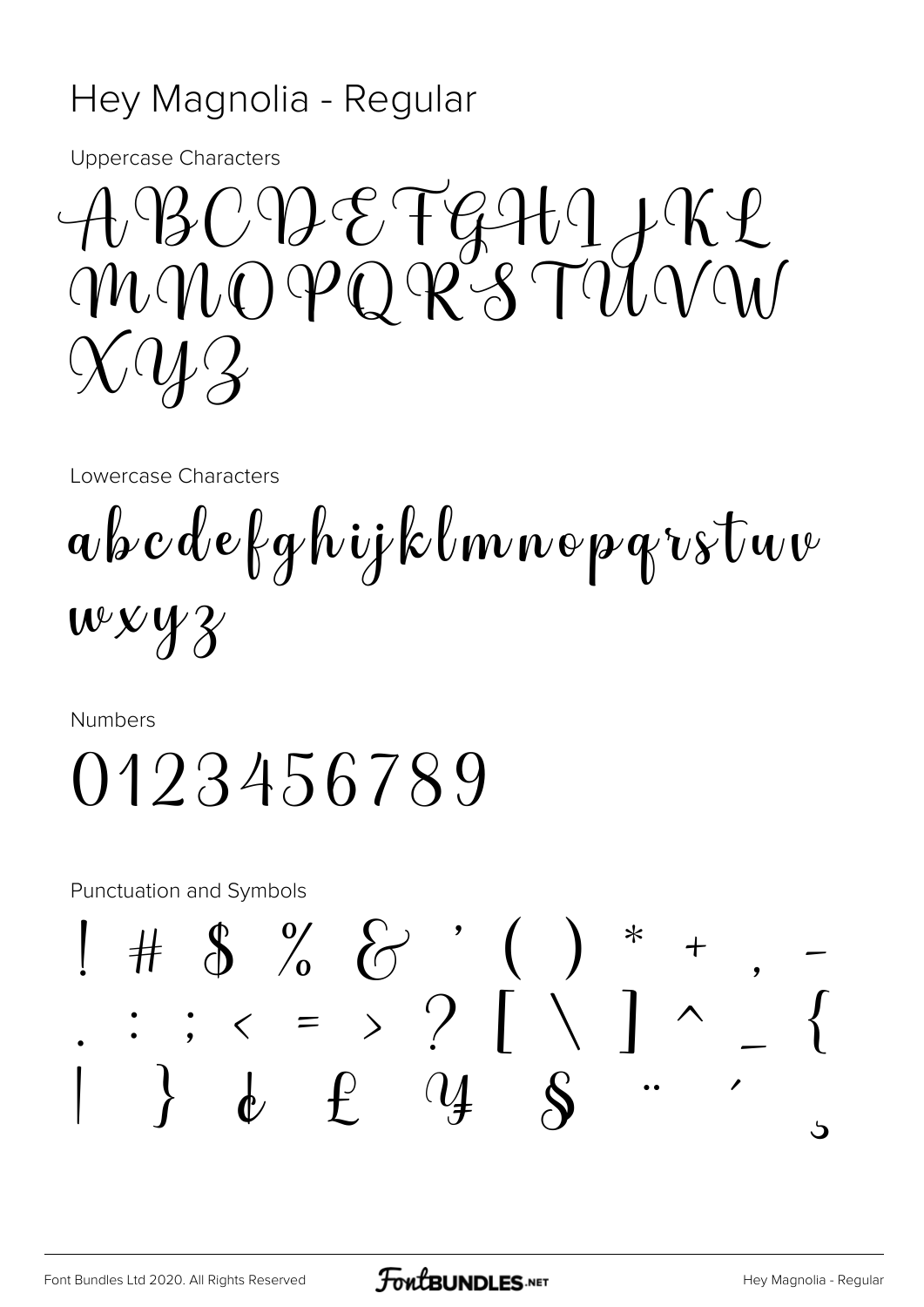À Á Â Ã Ä Å Ç È É  $\hat{\mathcal{E}}$   $\ddot{\mathcal{E}}$   $\dot{\mathcal{C}}$   $\dot{\mathcal{C}}$   $\dot{\mathcal{C}}$   $\dot{\mathcal{C}}$   $\dot{\mathcal{C}}$   $\dot{\mathcal{C}}$   $\dot{\mathcal{C}}$   $\dot{\mathcal{C}}$   $\dot{\mathcal{C}}$   $\dot{\mathcal{C}}$   $\dot{\mathcal{C}}$   $\dot{\mathcal{C}}$   $\dot{\mathcal{C}}$   $\dot{\mathcal{C}}$   $\dot{\mathcal{C}}$   $\dot{\mathcal{C}}$   $\dot{\mathcal{C}}$   $\dot{\mathcal{C}}$   $\hat{O}$   $\hat{O}$   $\hat{O}$   $\hat{O}$   $\hat{O}$   $\hat{U}$   $\hat{U}$   $\hat{U}$   $\hat{U}$  $\mathcal{U}$  p  $\beta$  à á á  $\hat{a}$   $\hat{a}$   $\hat{a}$   $\hat{a}$  $\mathbf{c}$  è é  $\hat{\mathbf{e}}$  ë  $\mathbf{\ddot{e}}$   $\mathbf{\ddot{e}}$   $\mathbf{\ddot{e}}$   $\mathbf{\ddot{e}}$   $\mathbf{\ddot{e}}$   $\mathbf{\ddot{e}}$  $\tilde{n}$   $\dot{\rm e}$   $\acute{\rm e}$   $\tilde{\rm e}$   $\tilde{\rm e}$   $\ddot{\rm e}$   $\acute{\rm e}$   $\acute{\rm e}$   $\acute{\rm e}$   $\dot{\acute{\rm e}}$   $\acute{\rm e}$   $\ddot{\acute{\rm e}}$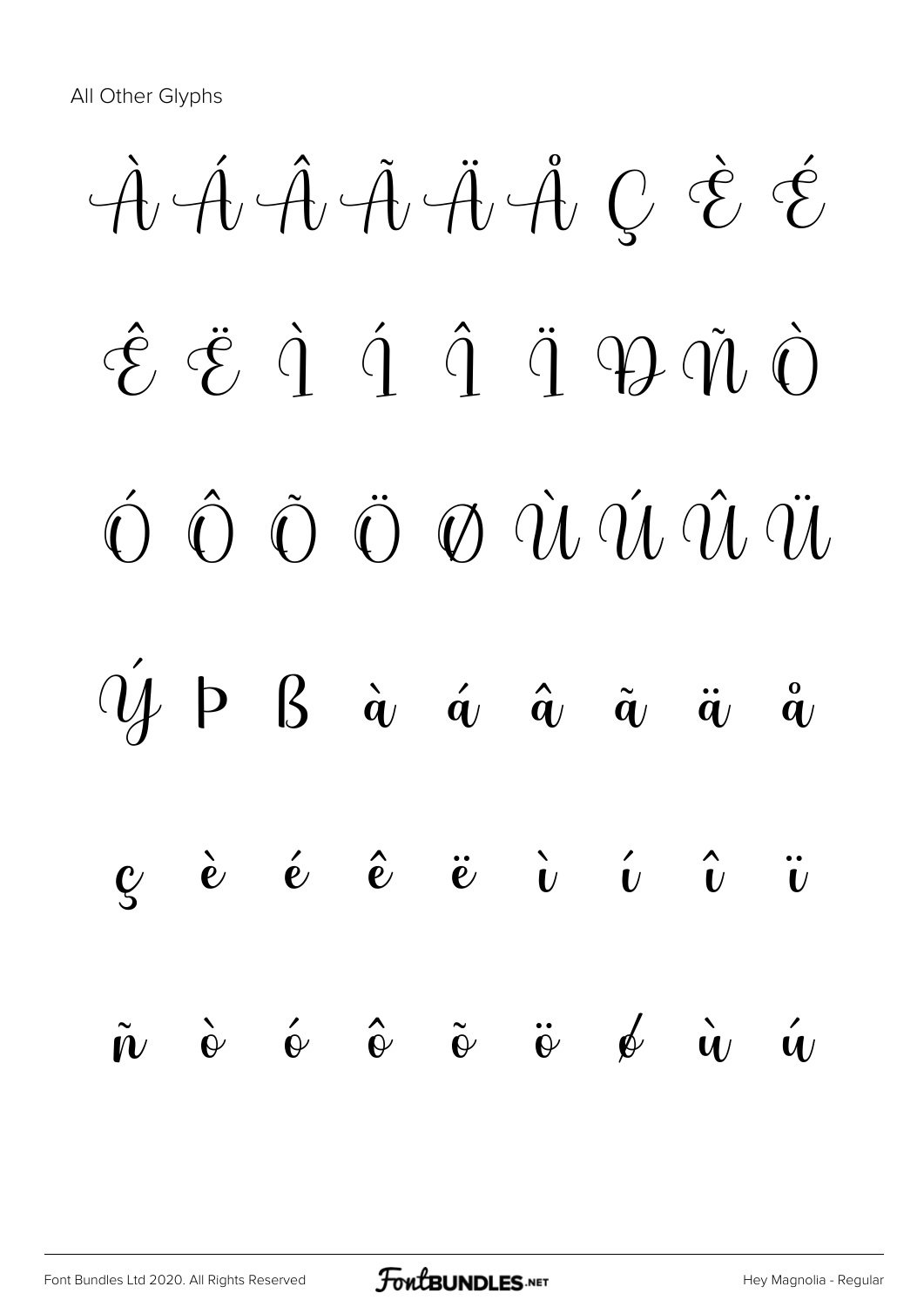$\hat{u}$   $\ddot{u}$   $\dot{y}$   $\beta$   $\ddot{s}$   $\ddot{y}$   $\ddot{z}$  $\frac{1}{3}$   $\sim$   $\frac{1}{3}$   $\sim$   $\frac{9}{00}$   $\frac{1}{1}$   $\leftarrow$   $\frac{1}{3}$  $a \sim b \sim c \sim d \sim c$ forgadening  $j-k-1-m- n$  $\sim$  programs  $s$  trunt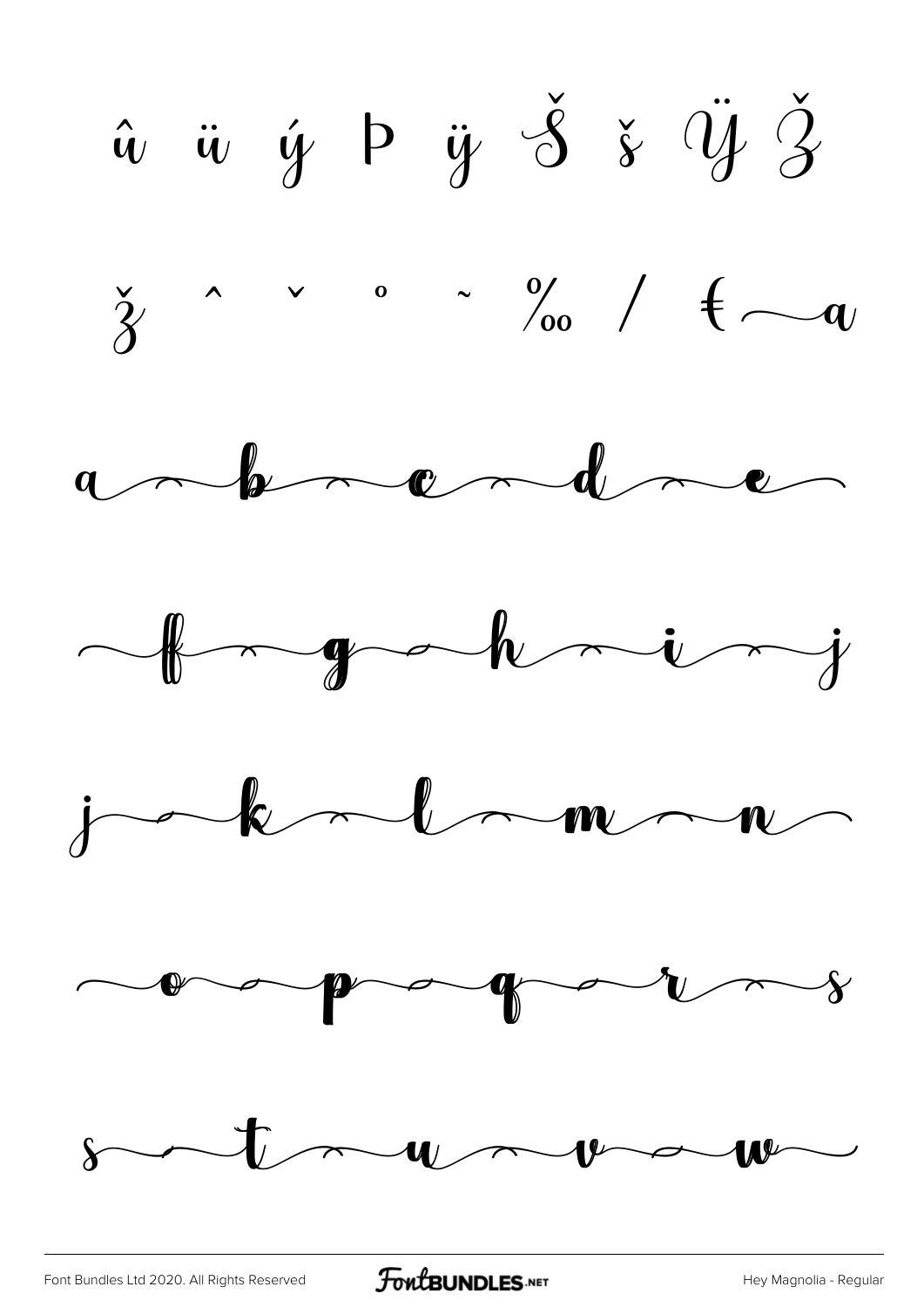











ave very of the reduce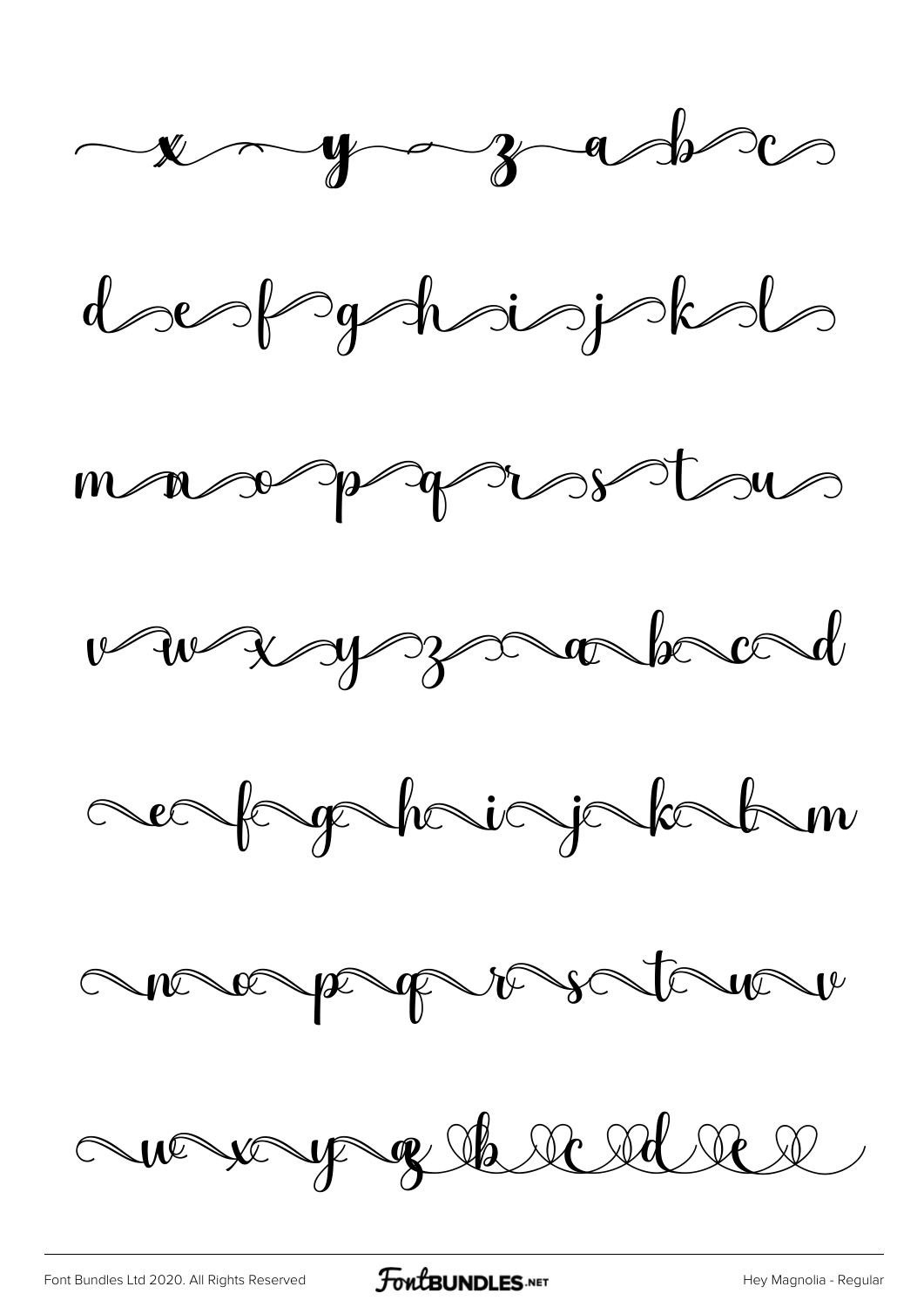Rogat a galandar

a paga a a strunda

x 9 13 2 a to real real







 $\int_{\mathcal{V}} \int_{\mathcal{V}} \int_{\mathcal{V}} \int_{\mathcal{V}} \int_{\mathcal{V}} \int_{\mathcal{V}} \int_{\mathcal{V}} \int_{\mathcal{V}} \int_{\mathcal{V}} \int_{\mathcal{V}} \int_{\mathcal{V}} \int_{\mathcal{V}} \int_{\mathcal{V}} \int_{\mathcal{V}} \int_{\mathcal{V}} \int_{\mathcal{V}} \int_{\mathcal{V}} \int_{\mathcal{V}} \int_{\mathcal{V}} \int_{\mathcal{V}} \int_{\mathcal{V}} \int_{\mathcal{V}} \int_{\mathcal{V}} \int_{\mathcal{V}} \int_{\$ 

[Font Bundles Ltd 2020. All Rights Reserved](https://fontbundles.net/) **FoutBUNDLES.NET** [Hey Magnolia - Regular](https://fontbundles.net/)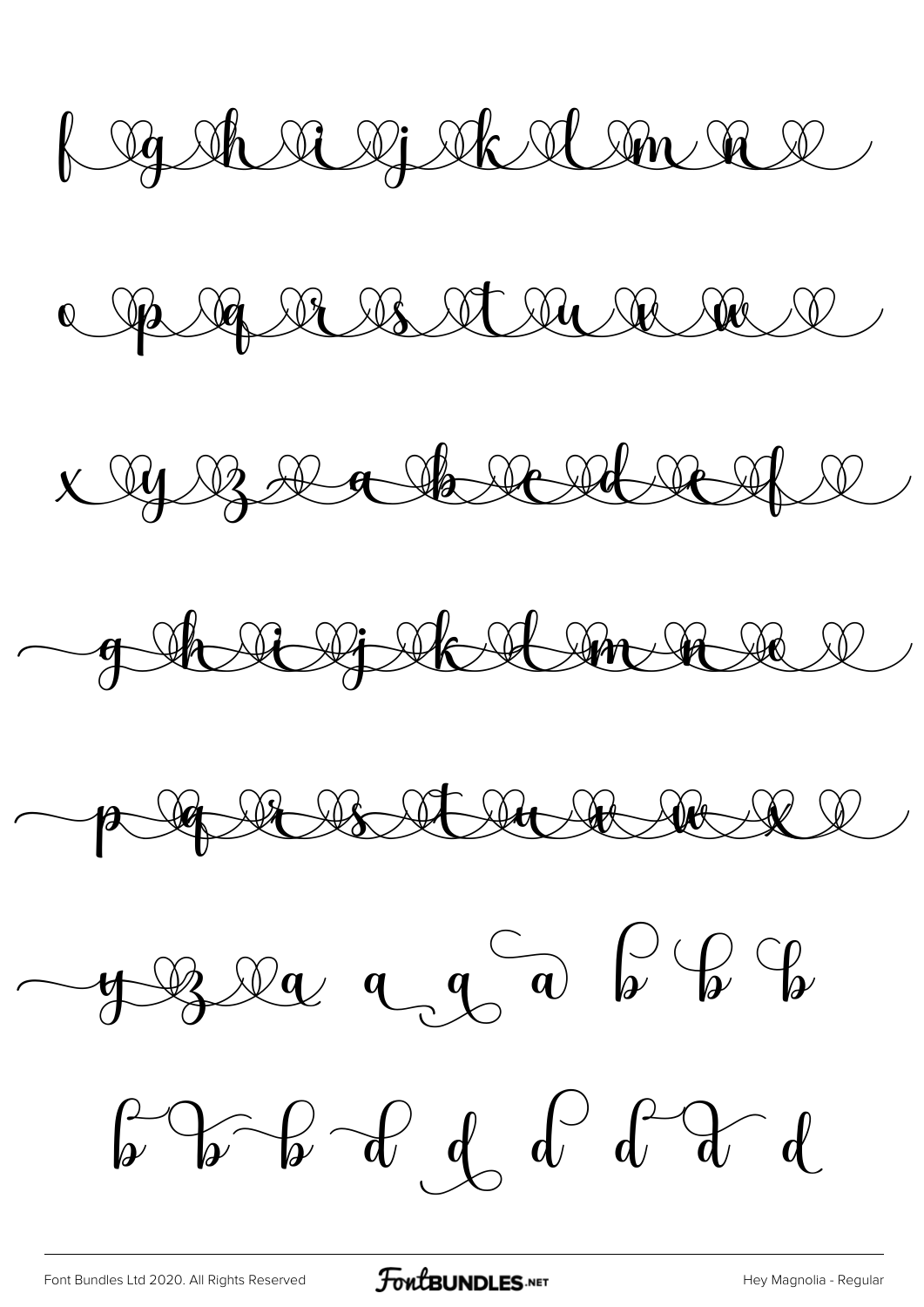